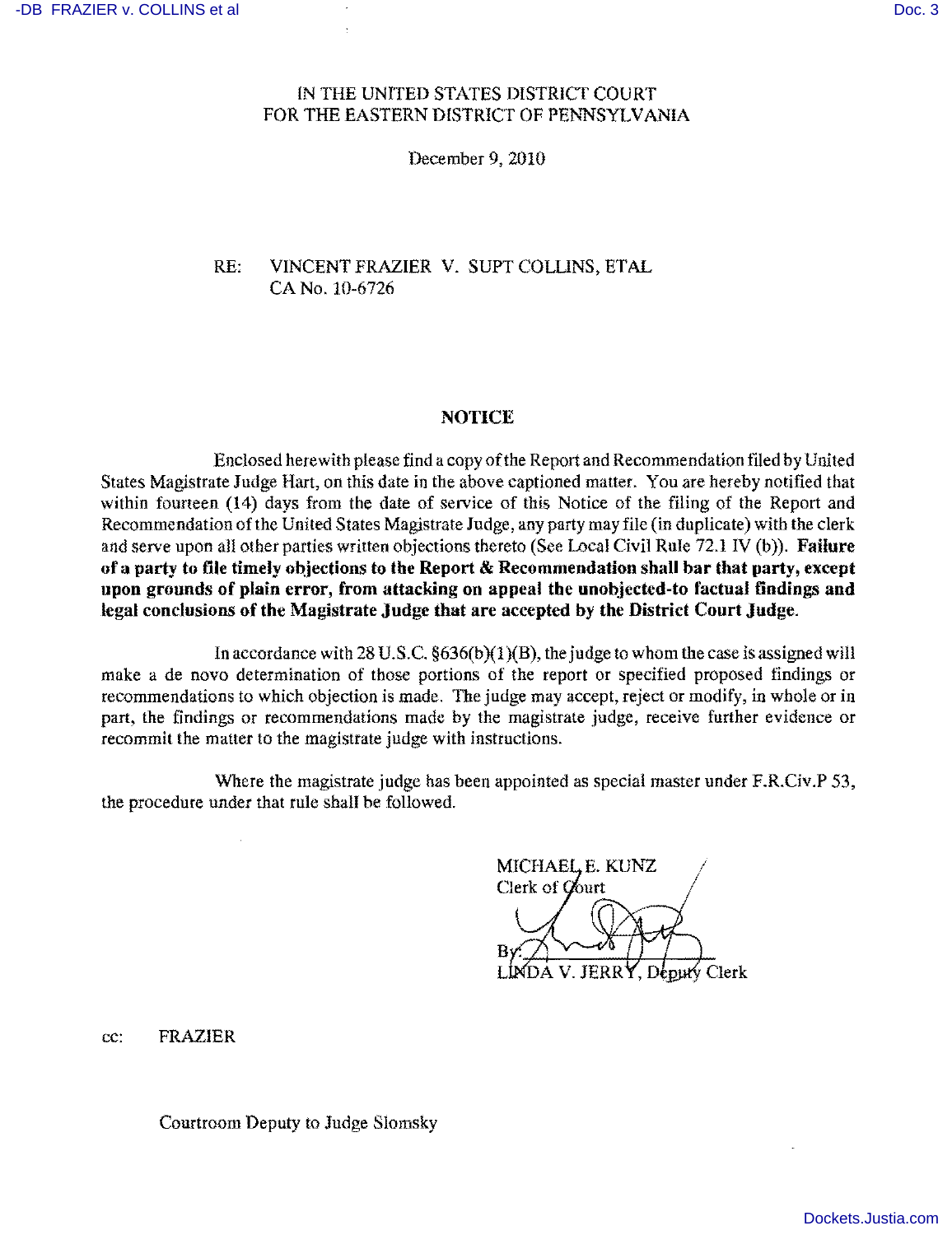## IN THE UNITED STATES DISTRICT COURT FOR THE EASTERN DISTRICT OF PENNSYLVANIA

| <b>VINCENT FRAZIER</b>         | <b>CIVIL ACTION</b> |
|--------------------------------|---------------------|
|                                |                     |
|                                |                     |
|                                |                     |
| SUPERINTENDENT COLLINS, et al. | NO. 10-6726         |

## **REPORT AND RECOMMENDATION**

## JACOB P. HART December 8, 2010 UNITED STATES MAGISTRATE JUDGE

 $\frac{1}{2}$  . Let

The petitioner, who is incarcerated at the State Correctional Instimtion at Frackville, Pennsylvania, seeks habeas relief in this court. SCI Frackville is located in Schuylkill County, Pennsylvania. The judgment of conviction, which is under attack by the petitioner, was entered in Monroe County, Pennsylvania.

A petitioner may file a habeas corpus petition in either the district court for the district where he is in custody or in the district court for the district in which he was convicted. 28 U.S.C. § 2241 (d). Both Schuylkill County and Monroe County are located in the Middle District of Pennsylvania. 28 U.S.C. § 118(b). Therefore, the petitioner must file his petition in the United States District Court for the Middle District of Pennsylvania.

Since this district court does not have jurisdiction to consider Frazier's petition, the court may dismiss the petition entirely. 28 U.S.C. § 2241(d). However, where the district court lacks jurisdiction, it may, in the interest of justice, transfer the petition to a district court having jurisdiction over the matter. See Gutierrez v. Qunja, No. 08-112, 2008 WL 5225875 (E.D. Pa December 12,2008); 28 U.S.C. § 1631. Considering the one-year limitations period imposed by 28 U.S.C.  $\S$  2241(d)(1), it is in the interest of justice to transfer Frazier's petition to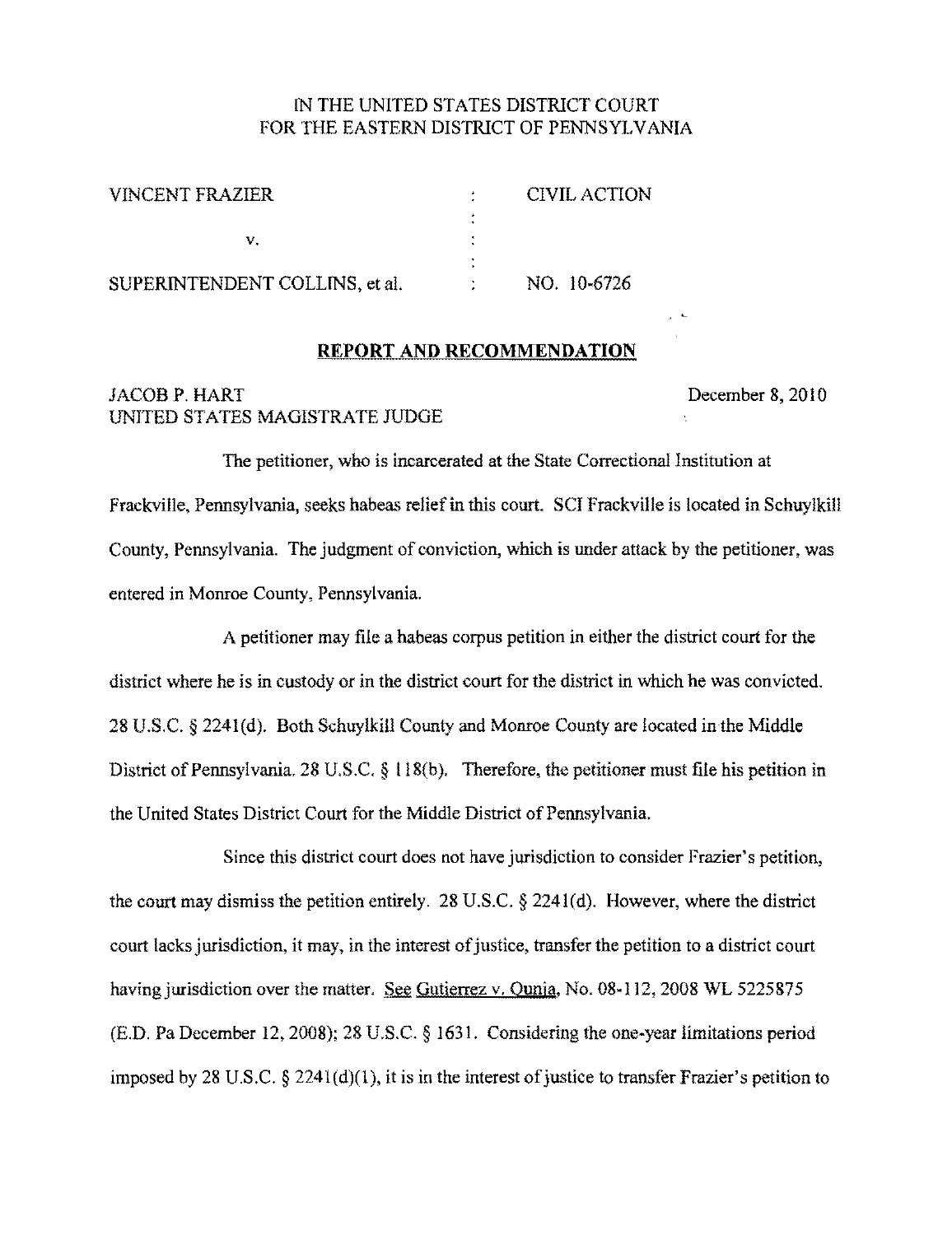the Middle District of Pennsylvania.

Therefore, I make the following:

# **RECOMMENDATION**

AND NOW, this  $8<sup>th</sup>$  day of December, 2010, IT IS RESPECTFULLY RECOMMENDED that the petition for writ of habeas corpus be TRANSFERRED **TO THE**  UNITED STATES DISTRlCT COURT FOR THE MIDDLE DISTRlCT OF PENNSYLVANIA. There has been no substantial showing of the denial of a constitutional right requiring the issuance of a certificate of appealability. The petitioner may file objections to this Report and Recommendation. See Local Civ. Rule 72.1. Failure to file timely objections may constitute a waiver of any appellate rights.

JACOB'P HART UNITED STATES MAGISTRATE JUDGE